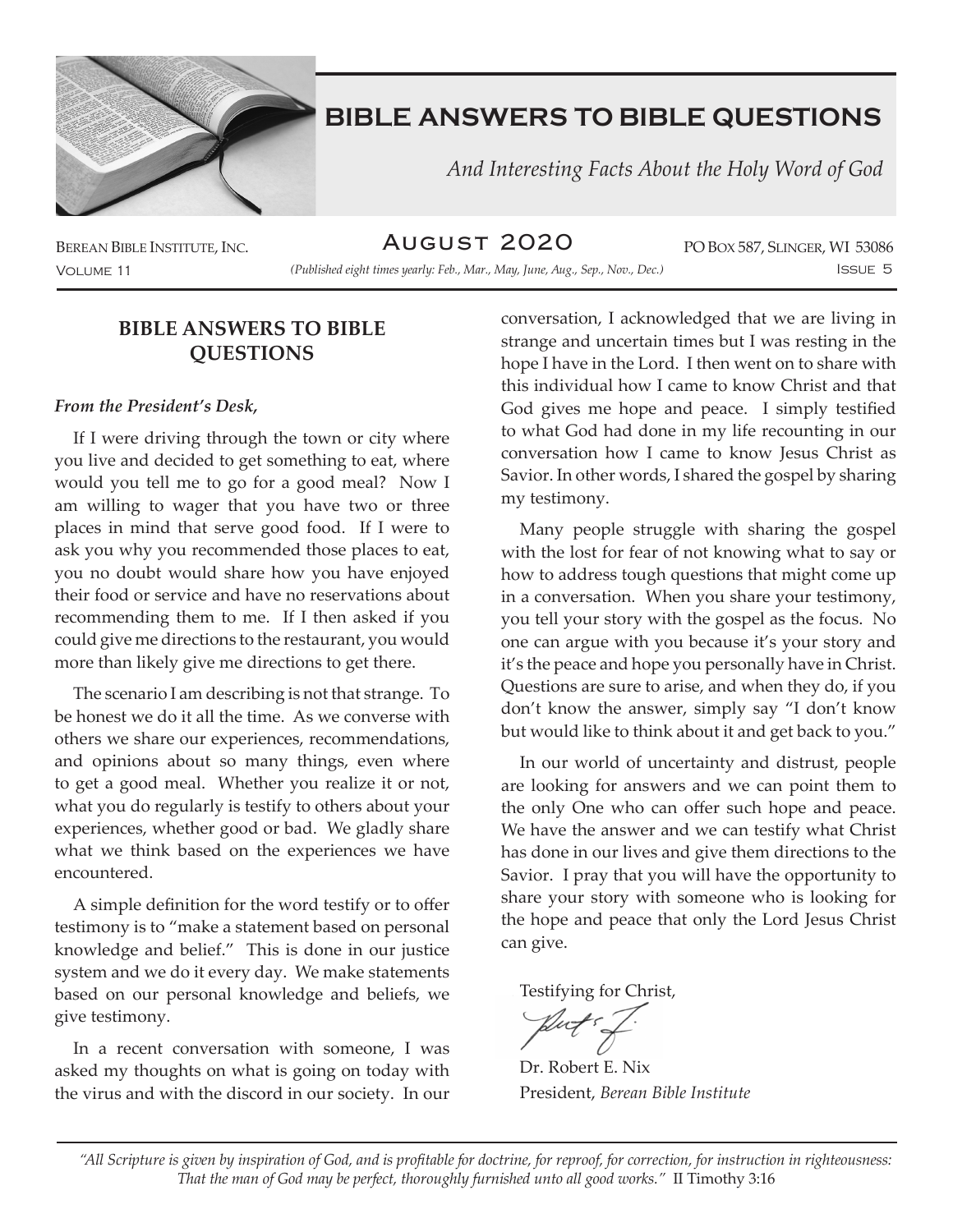

 *And Interesting Facts About the Holy Word of God*

#### **QUESTION: Does God answer prayer today?**

**ANSWER:** Yes, God answers prayer today. However, He does not necessarily answer our prayers as we expect Him to. In fact, it is not only possible, it is highly probable that we do not even recognize many of His answers to our prayers when they are given because they don't line up with what we asked for or expected God to do. Note carefully what the Scriptures reveal to us about prayer and the ministry of the Holy Spirit today. *"Likewise the Spirit also helpeth our infirmities: for we know not what we should pray for as we ought; but the Spirit Himself maketh intercession for us with groanings that cannot be uttered"* (Rom. 8:26).

And what does that mean? I believe it means what it says. We simply do not know what we should pray for. None of us have it all together on what to pray for, so we need the Holy Spirit to intercede for us, which He does by editing our prayers and bringing them to our Heavenly Father with groanings *"which cannot be uttered"* (Rom. 8:26). We simply are unable to properly express them. The Holy Spirit adjusts our prayers so that our requests and longings of the heart are *"…according to the will of God"* (Rom. 8:27). That the Holy Spirit brings our prayers to the Father with *"groanings"* speaks of the trials and frustrations of life. All of creation is under *"the bondage of corruption"* caused by sin (Rom. 8:21). There is an agony of heart and soul that affects all of creation. All of mankind is adversely affected and yearns for deliverance from this evil sin-cursed world we live in. *"For we know that the whole creation groaneth and travaileth in pain together until now"* (Rom. 8:22; Gal. 1:4). Sinful mankind is continually trying to undo the curse of sin and create a utopian world system of his own making so that he can live as he pleases unencumbered by any restrictions or demands of the Creator, that he might be his own god. But generation after generation has come and gone and he has always failed and will continue to fail because mankind, who was created by God, is attempting to do so by changing *"the glory of the incorruptible God into an image made like to corruptible man…"* (Rom. 1:23). In effect, his feeble efforts amount to man idolizing and worshipping

himself. As believers, we also long for that day when the creation will be restored, but our hope is not founded on the exaltation of man, but on the cross of Jesus Christ our Savior and it is assured by the Holy Spirit who seals and indwells us as a guarantee of our redemption and resurrection (I Cor. 1:18; Rom. 8:23- 27). God also guarantees that whatever trials and troubles we endure in this life will in the end work out for our good and to His glory (Rom. 8:28-30). So, how does God answer prayer today? God is not limited as to what and how He answers prayer. He tells us that He *"is able to do exceeding abundantly above all that we ask or think according to the power that worketh in us"* and "*in everything by prayer…"* we are to let all our *"requests be made known unto God,"* and to *"pray without ceasing"* (Eph. 3:20; Phil. 4:6; I Thess. 5:17). I do not find any limitations on what God wants us to pray for. Our circumstances, situations, needs, and whatever else might cause us to be anxious are all legitimate prayer subjects.

We are told that being *"justified by faith, we have peace with God through our Lord Jesus Christ"* (Rom. 5:1). Furthermore, by faith we have a continuing access to God's grace *"wherein we stand"* (Rom. 5:2a) whereby we *"rejoice in hope of the glory of God"* (Rom. 5:2b). That is to say, being justified in Christ we can rejoice in the assured hope of being glorified with the Lord Jesus Christ in the future. This is an amazing truth that far too many believers fail to appreciate.

Not only are these things so, but, furthermore, we are to *"glory in tribulations also: knowing that tribulation worketh patience; and patience, experience; and experience, hope: and hope maketh not ashamed; because the love of God is shed abroad in our hearts by the Holy Spirit which is given unto us"* (Rom. 5:3-5).

When the inevitable troubles of life come upon us it is very easy to become downhearted and depressed, especially if we begin to doubt God's goodness and concern for us. And yes, even true believers can fall into the trap of self-pity. In hard times it is all too easy to start thinking such things as "if God loves me why doesn't He deliver me from [whatever it is that has come upon me]; I don't deserve this; this is too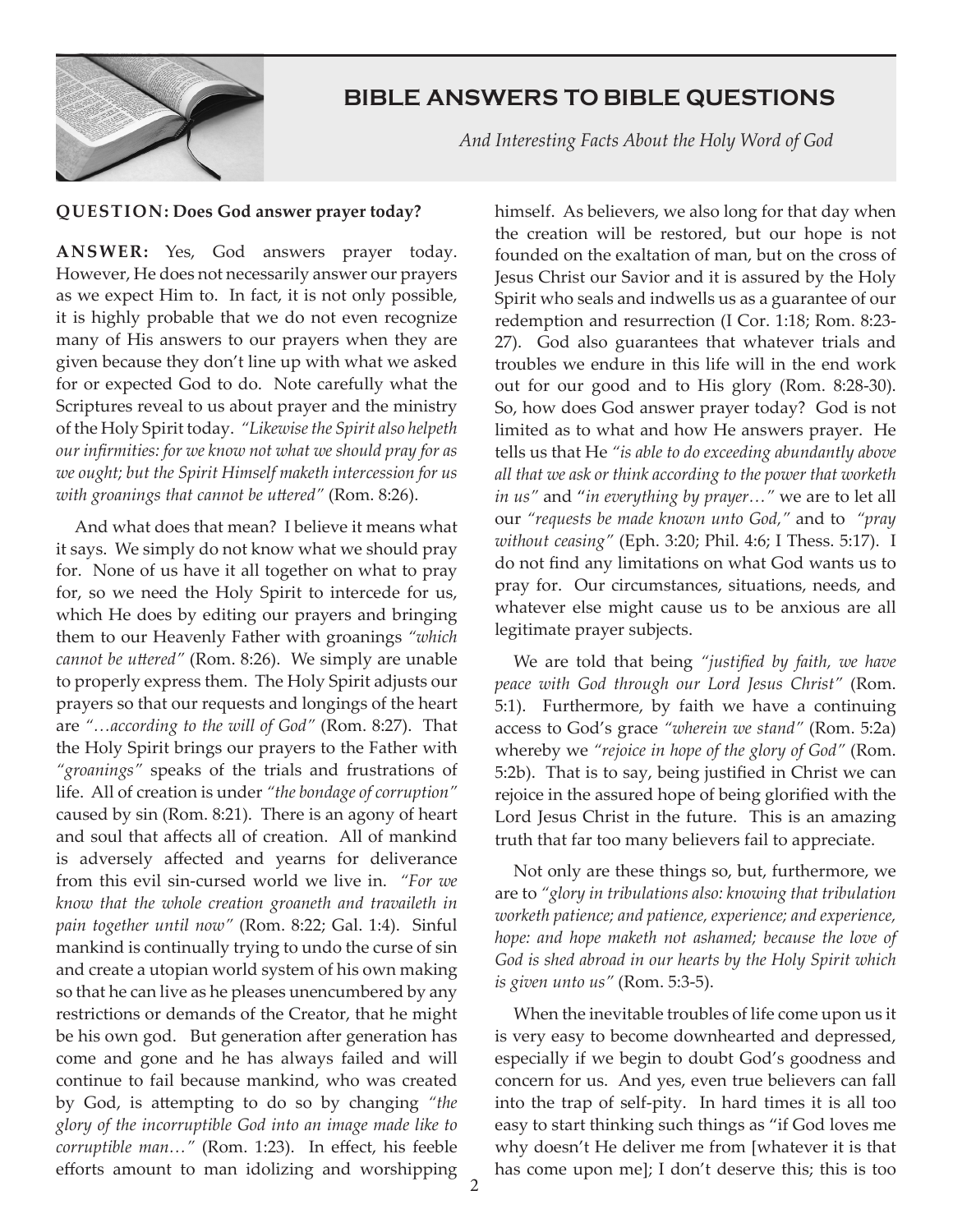

 *And Interesting Facts About the Holy Word of God*

much for me to bear; it is not fair for me to suffer like this; etc., etc." And all too often we begin to question whether or not God is able to answer our prayers, or if He even hears them or cares about us.

The truth is that we do not like to go through the trials of life and we try to avoid them. And when they overcome us, we desperately want to be delivered from them. Nevertheless, these questions are answered in the Scripture passage we have been looking at. By God's grace, we are to endure our tribulations, whatever they might be, rejoicing in them because we know God loves us and is using them to prepare us for eternity (read and reread Rom. 5:1-5). God uses our troubles to teach us patience which gives us the spiritual fortitude to endure them. In turn, the experience of patiently enduring tribulations when we are overtaken by them, whatever they might be, produces the character qualities of Christ in us which causes our trust in Him to see us through every ordeal we face. That, in turn, increases our confidence in Him to do for and in us all that He has promised to do and that we will never be ashamed or disappointed in Him because He failed us in any way because *"the love of God is shed abroad in our hearts by the Holy Spirit which is given to us"* (read Rom. 5:1-5 again with Rom. 8:16-19; II Cor. 4:13-18). I believe that what God desires of His children is that we simply trust Him in all things. I think that the following poem reflects the teaching of Scripture on how God works in and through us during the hard and trying times of our lives in relation to prayer.

He Asked

He asked for strength that he might achieve; he was made weak that he might obey.

He asked for health that he might do greater things; he was given infirmity, that he might do better things.

He asked for riches that he might be happy; he was given poverty that he might be wise.

He asked for power that he might have the praise of men; he was given weakness that he might feel the need of God.

> He asked for all things that he might enjoy life; he was given life that he might enjoy all things.

He had nothing that he asked for, but everything that he had hoped for.

> His prayer is answered. He is most blessed.

*[The author of this poem is unknown to me. I clipped it from a church bulletin about 35 years ago and put in my file. Editor]*

#### **QUESTION: What are we to pray for in the Dispensation of Grace?**

**ANSWER:** There are some who have promoted the idea that prayer is to be categorized and believers are only to pray for those things that are strictly spiritual in the present Dispensation of Grace we are living in. Their claim is that God does not answer prayer for anything in the physical realm today. While there are distinctions between what God has promised concerning how He will answer prayer during the present Dispensation of Grace and the prophetic Kingdom program, it is simply not true that we are restricted in any way in regard to what we may or may not pray for. So, while we are encouraged to pray for certain things, we are not under a mandate to specifically pray for anything. What we are told is to pray always (Eph. 6:18a; I Thess. 5:7). To pray *"in the Spirit"* (Eph. 6:18b). To pray while *"watching*